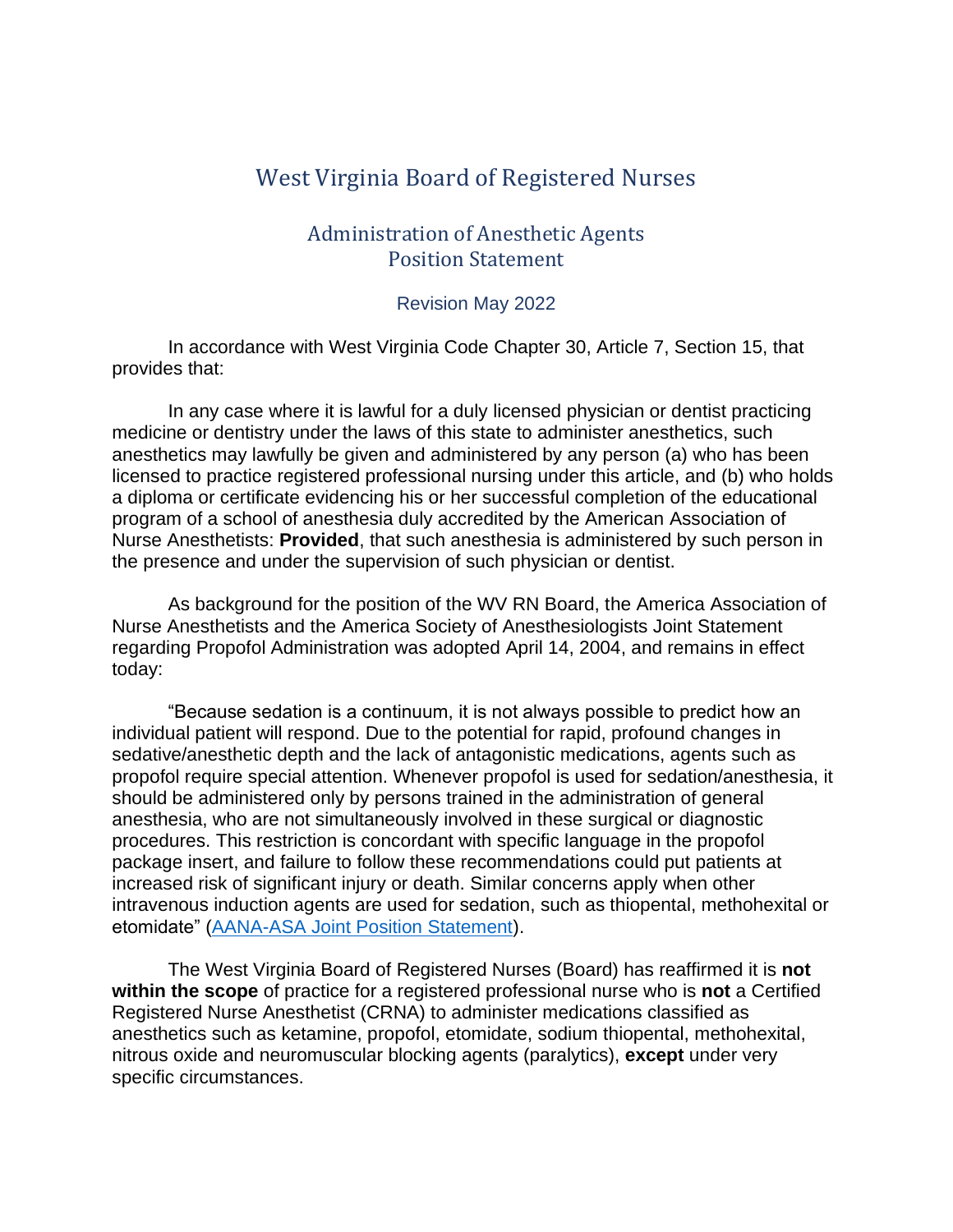These specific circumstances include:

1. Continuous Infusion of anesthetic or neuromuscular agent:

The administration of a continuous infusion of an anesthetic agent or neuromuscular blocking agent (paralytic) for a patient who is **intubated and ventilated** in the acute care setting. The administration of an anesthetic agent or neuromuscular blocking agent (paralytic) is for the purposes of maintaining comfort, stable oxygenation and ventilation, and a viable airway. In this case, a CRNA or licensed physician qualified in the administration of anesthetics must determine the initial dose of the anesthetic or neuromuscular blocking (paralytic) as well as the continuous infusion dosage. Dose titrations and boluses of anesthetic agents or neuromuscular blocking agents (paralytics) to be administered to the **intubated and ventilated** patient may be implemented by the registered professional nurse (RN) based upon specific orders or protocols signed by a qualified licensed physician.

2. Emergency Airway Management (EAM):

### RN Role in EAM:

In-depth knowledge of anatomy, physiology, pharmacology, patient assessment and emergency procedures is necessary for the registered nurse (RN) to accept responsibility for administering medications and monitoring clients receiving IV sedation for EAM. The guidelines are as follows:

- A. EAM in a hospital setting, the RN may administer a sedative or induction agent (i.e. Propofol, Etomidate, Ketamine) or neuromuscular blocking agents to the non-intubated patient for the purpose of intubation when the clinical presentation of impending respiratory failure is imminent. This will be done in the presence of a physician or CRNA credentialed in emergency airway management and cardiovascular support.
- B. A physician or CRNA ordering the sedation will be present at the time the sedation is administered in order to participate in the procedure and in the response to any emergency.
- C. Medications for EAM during pre-hospital and/or inter-facility transport may be administered by an RN at the direction of a physician. Age-appropriate resources (i.e., equipment – pulse oximeter and cardiac monitors), emergency resuscitation equipment and medications, as well as personnel qualified to provide necessary emergency measures, such as intubation and airway management, must be readily available during IV sedation for EAM procedures.
- D. RN may accept the responsibility for the care of patients receiving **I.V. sedation for EAM** if she/he has the appropriate knowledge, skills, and validated competency and is in a practice setting that provides the necessary resources to assure patient safety. This management may include administration of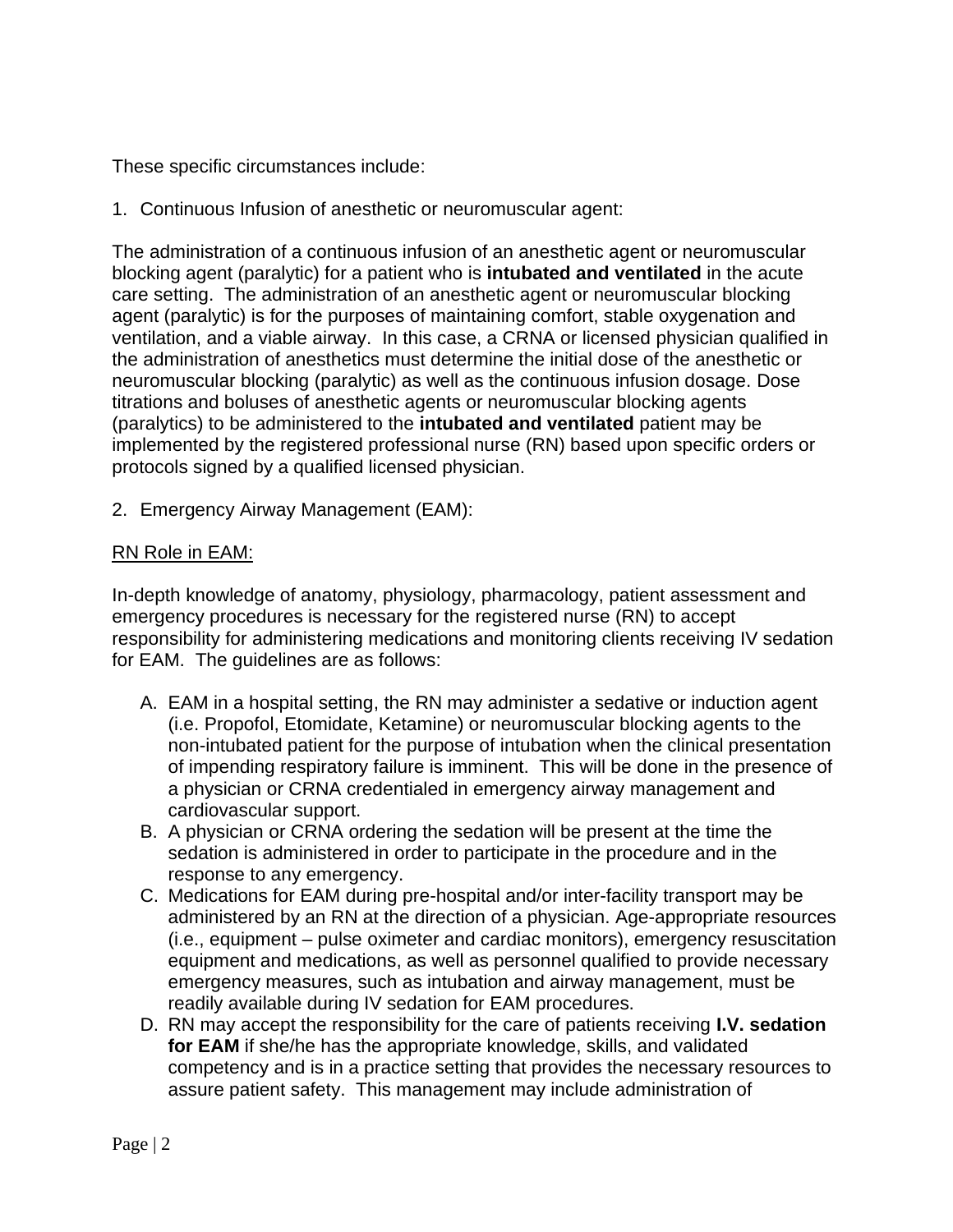medications, monitoring the patient for intended and untoward responses to the medication and her/his level of consciousness throughout the procedure, and implementing emergency activities, e.g., suction, oxygen, and defibrillation, if required.

- E. RN who accepts responsibility of monitoring status of the patient cannot assume other responsibilities such as performing a procedure which would leave the client unattended, thereby jeopardizing the safety of the client.
- F. Patient stability must be assessed by the RN prior to transferring responsibility for patient care to a nurse not competent in the administration/monitoring of sedation agents.
- G. The RN must assure that written policies and procedures for the RN to administer intravenous sedation for EAM are currently in place by the employing agency. This includes listing specific drugs and dosages approved by the facility for use in these situations.
- H. Mechanisms to assure the RN knowledge and competency requirements are met and maintained by the employing agency.
- 3. Ketamine Administration

### RN Role in Sub-anesthetic Dosing of Ketamine:

The administration of Ketamine, as prescribed by a licensed physician as a palliative care intervention is within the scope of practice of the RN.

In all circumstances, it is expected that the RN has:

A. Appropriate emergency equipment and personnel competent in emergency resuscitation immediately available.

B. Possesses the current knowledge and skill to apply this intervention in practice. This includes but is not limited to the RN who possesses current knowledge of pharmacology for this type of drug including drug actions, side effects and contraindications, and assessment skills for palliative care (WV Code 16-55-2).

C. The RN must assure that written policies and procedures for the RN to administer intravenous sedation for sub-anesthetic dosing of ketamine are currently in place by the employing agency. This includes listing specific drugs and dosages approved by the facility for use in these situations; and

D. Mechanisms to assure RN knowledge and competency requirements are met and maintained by the employing agency.

#### **Note**

Given the level of independent assessment, decision-making, and evaluation required for the safe care of the client receiving EAM nursing management of these patients cannot be delegated to a Licensed Practical Nurse by the Registered Professional Nurse.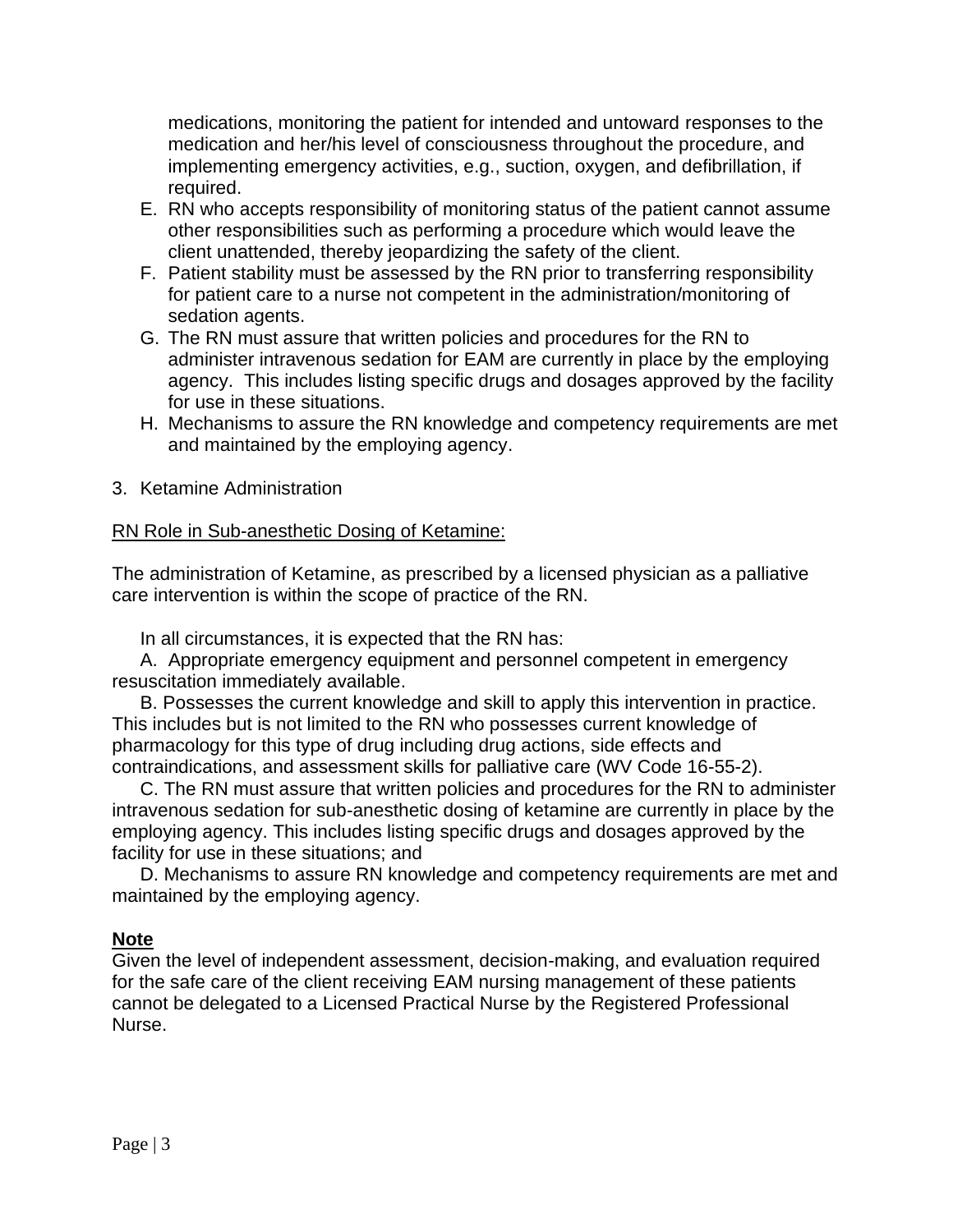#### **References:**

American Association of Nurse Anesthetists – *Policy Guidelines in the Administration of Sedation and Analgesia*, Adopted June, 1996 and Revised June 2003.

*American Association of Nurse Anesthetists – American Society of Anesthesiologists Joint Statement Regarding Propofol Administration*, April 14, 2004.

Kentucky Board of Nursing, *Advisory Opinion Statement #32 Sedation, Administration of Medications for Sedation By Nurses*, Revised 12/2015.

North Carolina Board of Nursing, *Procedural Sedation/Analgesia – Position Statement for RN Practice*, Revised 04/2015.

North Carolina Board of Nursing, *Rapid Sequence Intubation (RSI) – Position Statement for RN Practice*, Revised 01/2015.

Ohio Board of Nursing, *Guidelines for Registered Nurse administration of medications, and monitoring of patients receiving intravenous moderate sedation for medical/surgical procedures (section 4723.01(B) ORC*), revised 03/2016.

Oklahoma Board of Nursing, *Moderate (Conscious) Sedation Guidelines for Registered Nurse Managing and Monitoring Patients*, Revised 11/11/08.

Oklahoma Board of Nursing, *Rapid Sequence Intubation Guidelines – Medication Administration by Registered Nurses*, Revised 05/2015.

Texas Board of Nursing, *Position Statement 15.8 The Role of the Nurse in Moderate Sedation*, Reviewed 01/2015.

West Virginia Code Chapter 16 Public Health, Article 54, State Advisory Coalition on Palliative Care, 16-55-2 Definitions, (WV Code 16-55-2). (2019). Retrieved at http://www.wvlegislature.gov/WVCODE/code.cfm?chap=16&art=55#01.

West Virginia Board of Examiners for Registered Professional Nurses, Response to Practice Question Regarding Administration of Fentanyl and Ketamine in the Acute Palliative Care Setting, 03/28/2007.